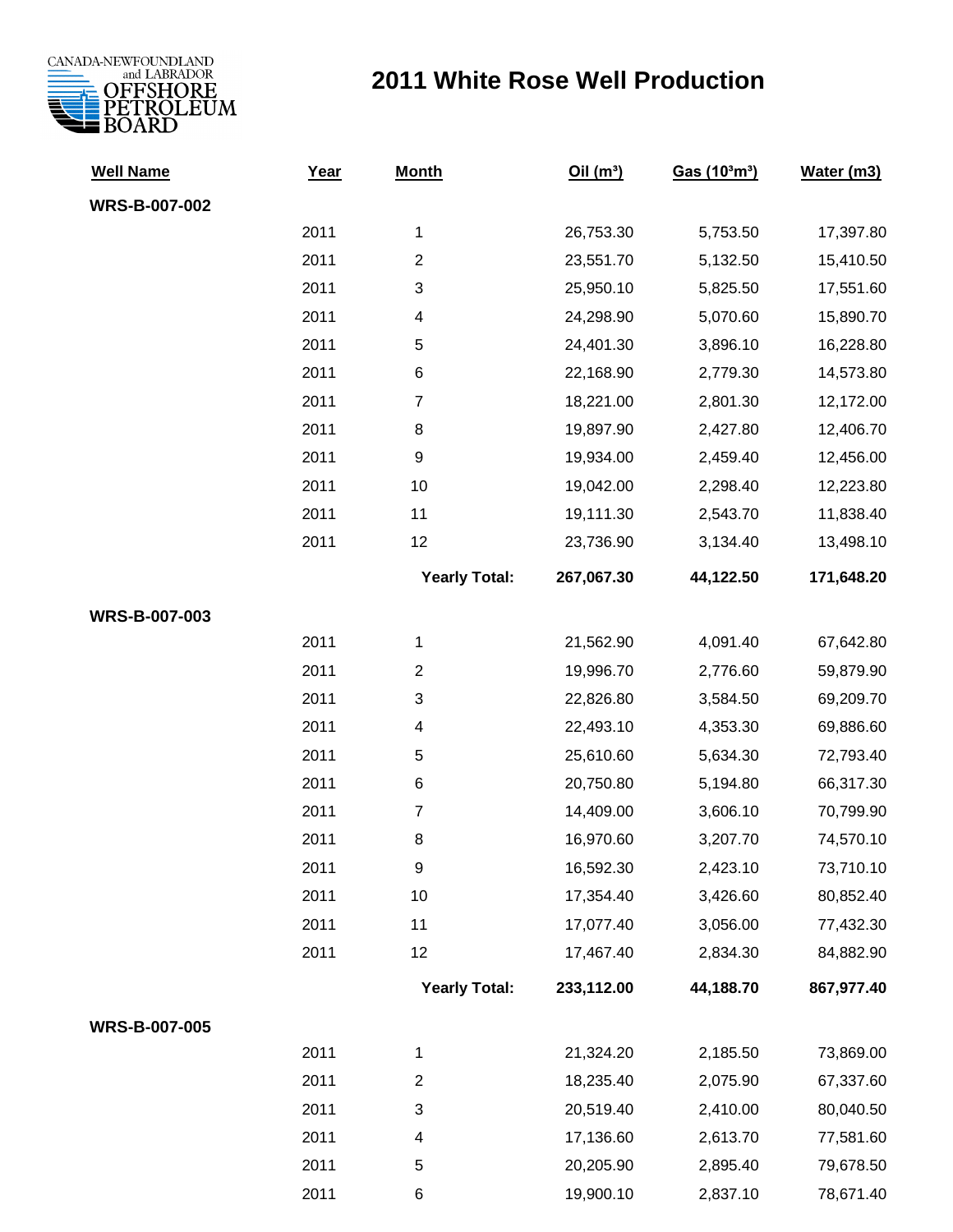|                       | 2011 | $\overline{7}$       | 14,782.60  | 2,097.90  | 66,995.40  |
|-----------------------|------|----------------------|------------|-----------|------------|
|                       | 2011 | 8                    | 17,217.80  | 2,625.30  | 69,247.10  |
|                       | 2011 | 9                    | 16,224.40  | 3,271.60  | 68,997.90  |
|                       | 2011 | 10                   | 21,163.40  | 5,891.80  | 80,470.50  |
|                       | 2011 | 11                   | 20,769.60  | 3,890.80  | 75,728.20  |
|                       | 2011 | 12                   | 22,490.20  | 3,838.90  | 84,208.10  |
|                       |      | <b>Yearly Total:</b> | 229,969.60 | 36,633.90 | 902,825.80 |
| <b>WRS-B-007-010Z</b> |      |                      |            |           |            |
|                       | 2011 | 1                    | 13,685.80  | 3,726.70  | 9,749.80   |
|                       | 2011 | $\overline{2}$       | 12,474.30  | 3,306.70  | 8,895.80   |
|                       | 2011 | 3                    | 14,238.80  | 3,772.30  | 9,317.10   |
|                       | 2011 | 4                    | 14,181.40  | 3,142.60  | 6,661.80   |
|                       | 2011 | 5                    | 14,032.50  | 3,701.00  | 6,469.20   |
|                       | 2011 | 6                    | 12,476.40  | 3,146.70  | 5,765.60   |
|                       | 2011 | $\overline{7}$       | 10,360.00  | 1,488.40  | 7,153.50   |
|                       | 2011 | 8                    | 12,182.70  | 1,500.20  | 7,619.00   |
|                       | 2011 | 9                    | 12,225.40  | 1,733.00  | 7,992.50   |
|                       | 2011 | 10                   | 11,748.50  | 1,587.90  | 7,782.20   |
|                       | 2011 | 11                   | 11,462.90  | 1,642.20  | 7,551.80   |
|                       | 2011 | 12                   | 11,684.90  | 1,748.90  | 8,395.40   |
|                       |      | <b>Yearly Total:</b> | 150,753.60 | 30,496.60 | 93,353.70  |
| WRS-E-018-002         |      |                      |            |           |            |
|                       | 2011 | $\mathbf 1$          | 27,363.80  | 4,942.80  | 58,013.90  |
|                       | 2011 | $\mathbf{2}$         | 22,830.10  | 4,084.90  | 47,227.90  |
|                       | 2011 | 3                    | 24,033.30  | 4,314.20  | 49,732.00  |
|                       | 2011 | 4                    | 19,666.30  | 3,511.80  | 40,517.90  |
|                       | 2011 | 5                    | 21,069.80  | 5,887.50  | 54,075.90  |
|                       | 2011 | 6                    | 16,375.60  | 5,381.90  | 48,150.00  |
|                       | 2011 | $\overline{7}$       | 12,606.50  | 4,252.20  | 39,084.50  |
|                       | 2011 | 8                    | 15,374.80  | 4,219.10  | 39,630.30  |
|                       | 2011 | 9                    | 12,737.30  | 3,482.20  | 34,057.20  |
|                       | 2011 | 10                   | 19,415.10  | 4,065.40  | 48,426.40  |
|                       | 2011 | 11                   | 13,172.30  | 3,295.80  | 35,117.90  |
|                       | 2011 | 12                   | 15,426.40  | 4,027.90  | 43,770.90  |
|                       |      | <b>Yearly Total:</b> | 220,071.30 | 51,465.70 | 537,804.80 |
| WRS-E-018-004         |      |                      |            |           |            |
|                       | 2011 | $\mathbf 1$          | 14,375.80  | 3,161.00  | 27,841.50  |
|                       | 2011 | $\overline{c}$       | 16,550.20  | 4,373.30  | 26,287.10  |
|                       | 2011 | 3                    | 18,419.40  | 5,136.70  | 30,400.70  |
|                       | 2011 | 4                    | 17,439.00  | 4,753.40  | 28,873.00  |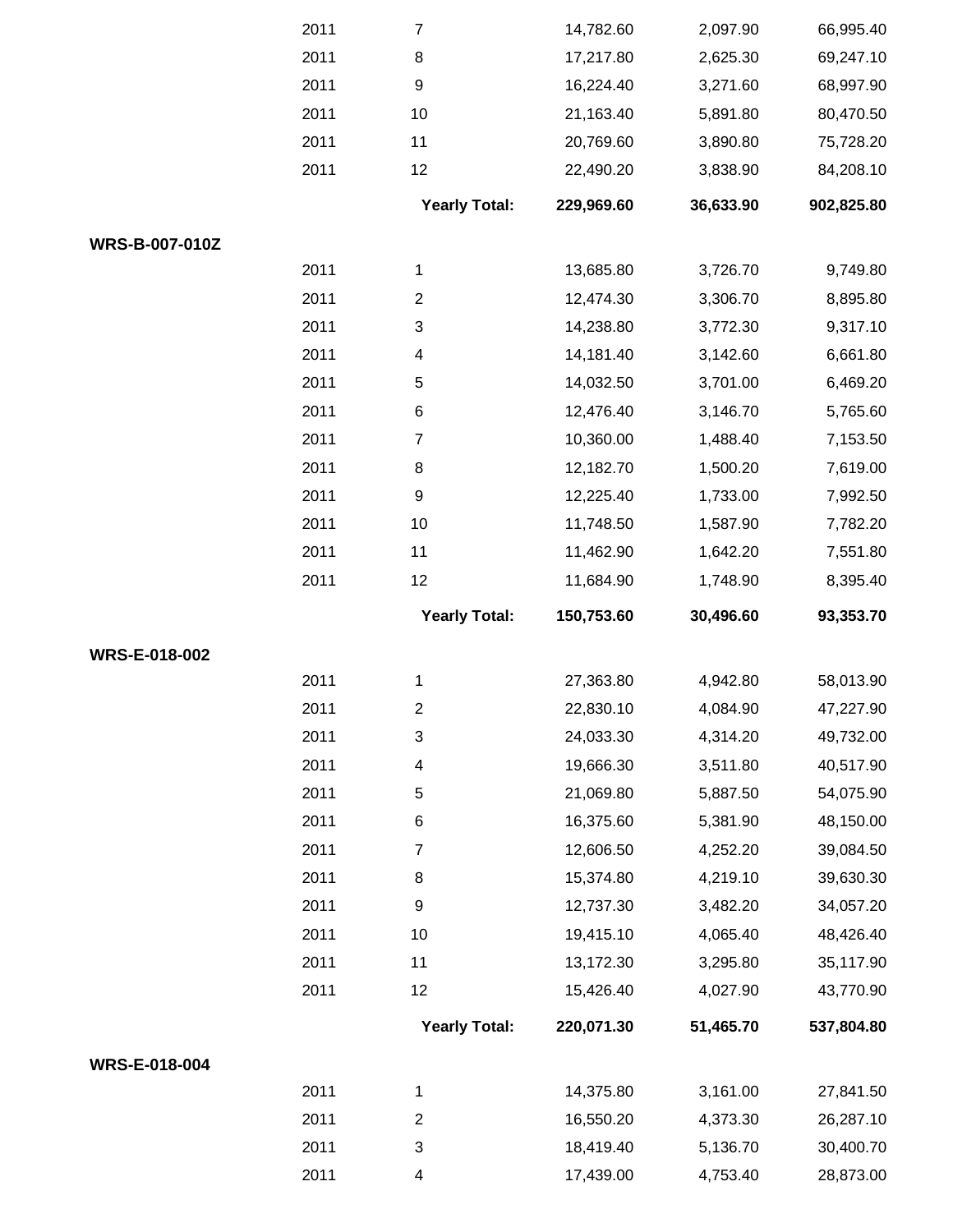|                      | 2011 | $\,$ 5 $\,$          | 17,896.10  | 5,096.50  | 29,968.50  |
|----------------------|------|----------------------|------------|-----------|------------|
|                      | 2011 | $\,6$                | 14,181.60  | 4,185.40  | 26,465.80  |
|                      | 2011 | $\overline{7}$       | 10,200.60  | 2,638.50  | 22,943.30  |
|                      | 2011 | 8                    | 13,879.10  | 3,438.40  | 30,966.00  |
|                      | 2011 | $\boldsymbol{9}$     | 14,905.80  | 4,146.30  | 28,780.80  |
|                      | 2011 | 10                   | 14,836.80  | 4,095.00  | 28,071.70  |
|                      | 2011 | 11                   | 14,706.20  | 4,962.10  | 30,815.10  |
|                      | 2011 | 12                   | 15,263.70  | 5,344.90  | 34,039.10  |
|                      |      | <b>Yearly Total:</b> | 182,654.30 | 51,331.50 | 345,452.60 |
| WRS-E-018-006Z       |      |                      |            |           |            |
|                      | 2011 | 1                    | 45,380.20  | 6,255.70  | 5,030.60   |
|                      | 2011 | $\overline{2}$       | 41,245.10  | 6,073.20  | 7,085.60   |
|                      | 2011 | 3                    | 45,123.20  | 7,187.80  | 5,529.90   |
|                      | 2011 | $\overline{4}$       | 41,477.10  | 7,199.70  | 7,503.60   |
|                      | 2011 | 5                    | 39,789.20  | 6,498.50  | 7,890.90   |
|                      | 2011 | 6                    | 36,645.70  | 6,424.30  | 7,414.70   |
|                      | 2011 | $\overline{7}$       | 27,803.00  | 4,910.60  | 6,003.70   |
|                      | 2011 | 8                    | 35,764.40  | 6,703.20  | 8,409.10   |
|                      | 2011 | $\boldsymbol{9}$     | 32,260.50  | 6,112.70  | 7,865.20   |
|                      | 2011 | 10                   | 33,893.60  | 6,436.60  | 8,632.60   |
|                      | 2011 | 11                   | 32,213.10  | 6,178.20  | 7,941.20   |
|                      | 2011 | 12                   | 32,748.10  | 6,542.70  | 8,591.90   |
|                      |      | <b>Yearly Total:</b> | 444,343.20 | 76,523.20 | 87,899.00  |
| <b>WRS-E-018-008</b> |      |                      |            |           |            |
|                      | 2011 | $\mathbf{1}$         | 24,080.40  | 3,182.10  | 33,866.40  |
|                      | 2011 | $\boldsymbol{2}$     | 19,621.10  | 2,568.30  | 31,164.70  |
|                      | 2011 | 3                    | 20,745.90  | 2,724.50  | 33,366.50  |
|                      | 2011 | $\overline{4}$       | 17,101.40  | 2,234.10  | 38,274.10  |
|                      | 2011 | $\,$ 5 $\,$          | 17,852.90  | 2,311.40  | 40,347.90  |
|                      | 2011 | 6                    | 14,382.60  | 1,892.20  | 30,411.90  |
|                      | 2011 | $\overline{7}$       | 10,251.10  | 1,360.70  | 21,942.60  |
|                      | 2011 | 8                    | 14,921.10  | 4,277.10  | 44,852.50  |
|                      | 2011 | $\boldsymbol{9}$     | 12,997.10  | 2,474.80  | 27,433.20  |
|                      | 2011 | 10                   | 10,542.20  | 2,006.70  | 29,037.40  |
|                      | 2011 | 11                   | 10,849.90  | 2,505.90  | 30,450.40  |
|                      | 2011 | 12                   | 12,751.20  | 3,073.30  | 38,086.40  |
|                      |      | <b>Yearly Total:</b> | 186,096.90 | 30,611.10 | 399,234.00 |
| WRS-E-018-010        |      |                      |            |           |            |
|                      | 2011 | 9                    | 18,451.70  | 2,156.80  | 116.10     |
|                      | 2011 | 10                   | 33,294.30  | 4,524.50  | 0.00       |
|                      |      |                      |            |           |            |